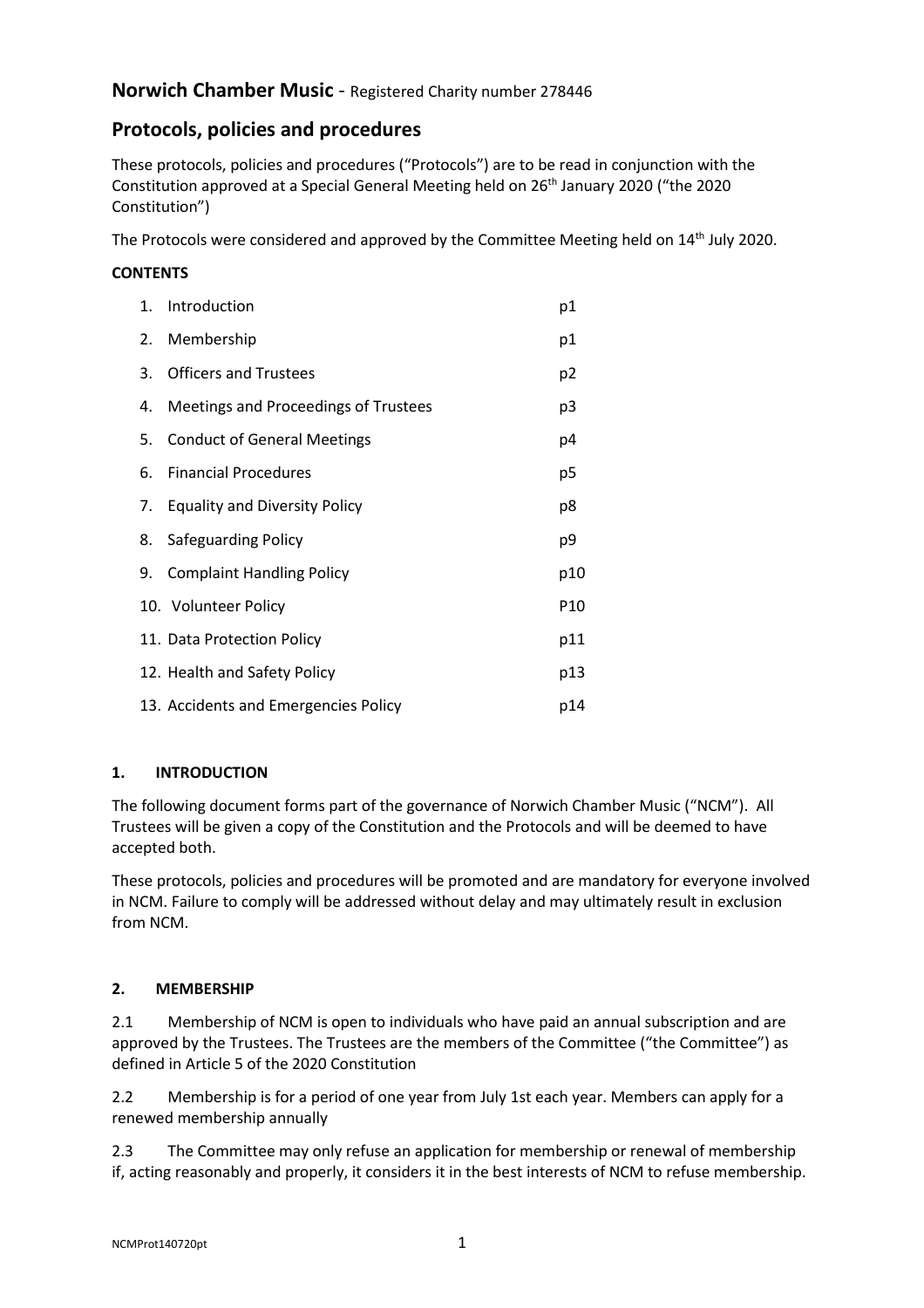$2.4$  twenty-one days of the decision. 2.4 The Committee must inform the applicant in writing of the reasons for refusal within

 $2.5$  consideration, the Committee's decision is final. 2.5 The Committee must consider any written representations by the applicant. After

- 2.6 Membership voting rights are not transferrable
- $2.7$ The Committee must keep a register of the names and addresses of members.
- $2.8$ Every member shall have one vote at any General Meeting
- 2.9 Membership is terminated if:

2.9.1 The member dies

 2.9.2 The member resigns by written notice to NCM unless after resignation there would be fewer than five members

### 3. OFFICERS AND TRUSTEES

 3.1 Prior to putting his/her name forward to be a Committee Member/Trustee, he/she shall confirm to the Secretary that he/she has read the Charity Commission guidance "The Essential trustee: what you need to know," which can be found by searching the Charity Commission/essential trustee guidance, the Constitution and Protocols to be found on the website **<www.norwichchambermusic.org.uk>** . All Committee Members are Trustees who must be members of NCM-

3.2 Trustees may not appoint anyone to act on their behalf at meetings of the Committee

3.3 Trustees can be paid legitimate expenses incurred on behalf of NCM

 $3.4$  be in accordance with the Trustees Act 2000 and section 185 of the Charities Act 2011 where Any other payments to Trustees must be with the approval of the Charity Commission and appropriate

 3.5 Committee Members are elected to serve for one year at a time. At each Annual General Meeting, all Trustees shall offer themselves for re-election for a further term. No Committee Member shall hold a particular Office for more than ten consecutive years except by unanimous agreement of all the committee.

 $3.6$  maximum of fifteen Trustees. There shall be a minimum of three named officers as defined in the 2020 Constitution, and a

 $3.7$  election at the next Annual General Meeting In case of a vacancy, the Committee may co-opt a Trustee who will offer him or herself for

 $3.8$ A Trustee shall cease to hold office if he or she:

 3.8.1 Is disqualified from acting as a Trustee by virtue of Sections 178 and 179 of the Charities Act 2011, or any statutory re-enactment or modification of that provision

3.8.2 Ceases to be a member of NCM

 3.8.3 In the written opinion of a registered medical practitioner treating that person has become mentally or physically incapable of acting as a Trustee and may remain so for more than three months

 3.8.4 Resigns as a Trustee (but only if five Trustees remain in office when the notice of registration takes effect)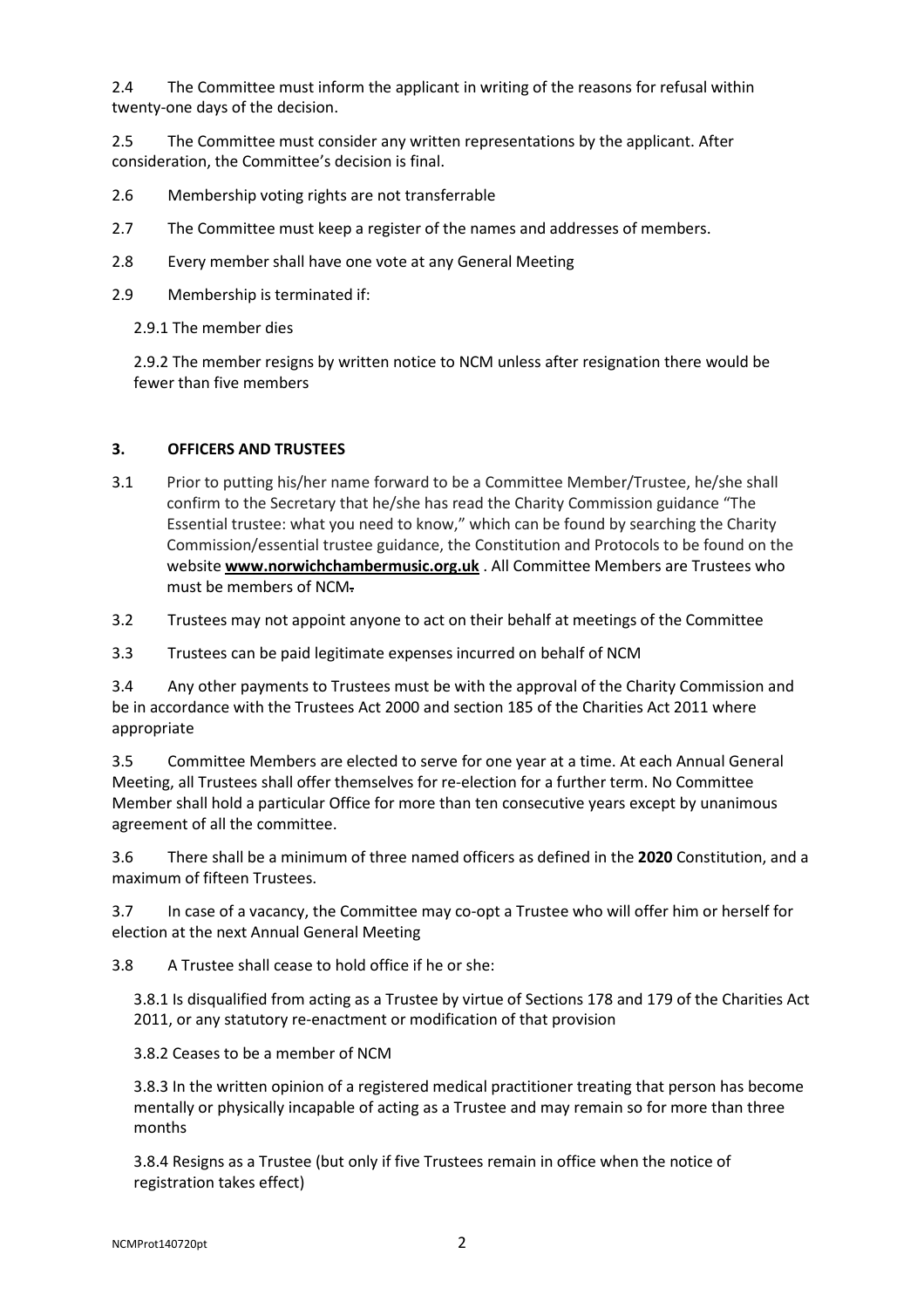3.8.5 Is absent without permission from a Committee meeting for a period of twelve months and the Trustees resolve that his or her office be vacated.

#### $3.9$ The committee may exercise the following powers:

 3.9.1 Power to raise funds and to invite contributions provided that in raising funds the Committee shall not undertake any substantial permanent trading activities and shall conform to any relevant requirements of the law;

 3.9.2 Power to buy, take on lease or in exchange any property necessary for the achievement of the objects and to maintain and equip it for use;

 3.9.3 Power subject to any consents required by law to borrow money and to charge all or part of the property of NCM with repayment of the money so borrowed;

 3.9.4 Power to employ such staff as are necessary for the proper pursuit of the objects and to make all reasonable and necessary provision for the payment of appropriate wages, pensions and superannuation for staff and their dependents, including any necessary tax and other returns;

 3.9.5 Power to co-operate with other charities, voluntary bodies and statutory authorities operating in furtherance of the objects or of similar charitable purposes and to exchange information and advice with them;

 3.9.6 Power to establish or support any charitable trusts, associations or institutions formed for all or any of the objects;

 3.9.7 Power to appoint and constitute such advisory committees and sub-Committees as the Committee may think fit;

3.9.8 Power to do all such other lawful things as necessary for the achievement of the objects.

# 4. MEETINGS AND PROCEEDINGS OF THE TRUSTEES

4.1 Trustees may regulate their proceedings as they think fit, subject to the provisions of the Constitution and these Protocols.

 $4.2$  meetings are Trustee meetings. A special Committee meeting beyond the regular schedule may be called at any time by the Chairman, or by any 2 Trustees, upon not less than 4 days' notice being given to the other Trustees of the matters to be discussed, but if the matter includes the appointment of a co-opted member then not less than 21 days' notice. The Trustees shall hold meetings, the minimum number being two per year. All such

 $4.3$  from any meeting, the Trustees present shall choose one of their number to be chairman of the meeting before any other business is transacted. The Chairman shall act as chairman at meetings of the Trustees. If the Chairman is absent

 $4.4$  may act only for the purpose of filling vacancies or of calling a general meeting. No other decision may be made by a meeting of the Trustees unless a quorum of five is present at the time the decision is purported to be made. 4.4 If the number of Trustees is less than the quorum of five, the continuing Trustees or Trustee

4.5 Questions shall be determined by a majority of votes of the Trustees present and voting on the question, but in the case of equality of votes, the chairman of the meeting shall have a second or 'casting' vote.

 $4.6$  committee, and shall ensure that these are stored safely, and that they are available for inspection as required. The Trustees shall keep minutes of the proceedings at meetings of the Trustees and any sub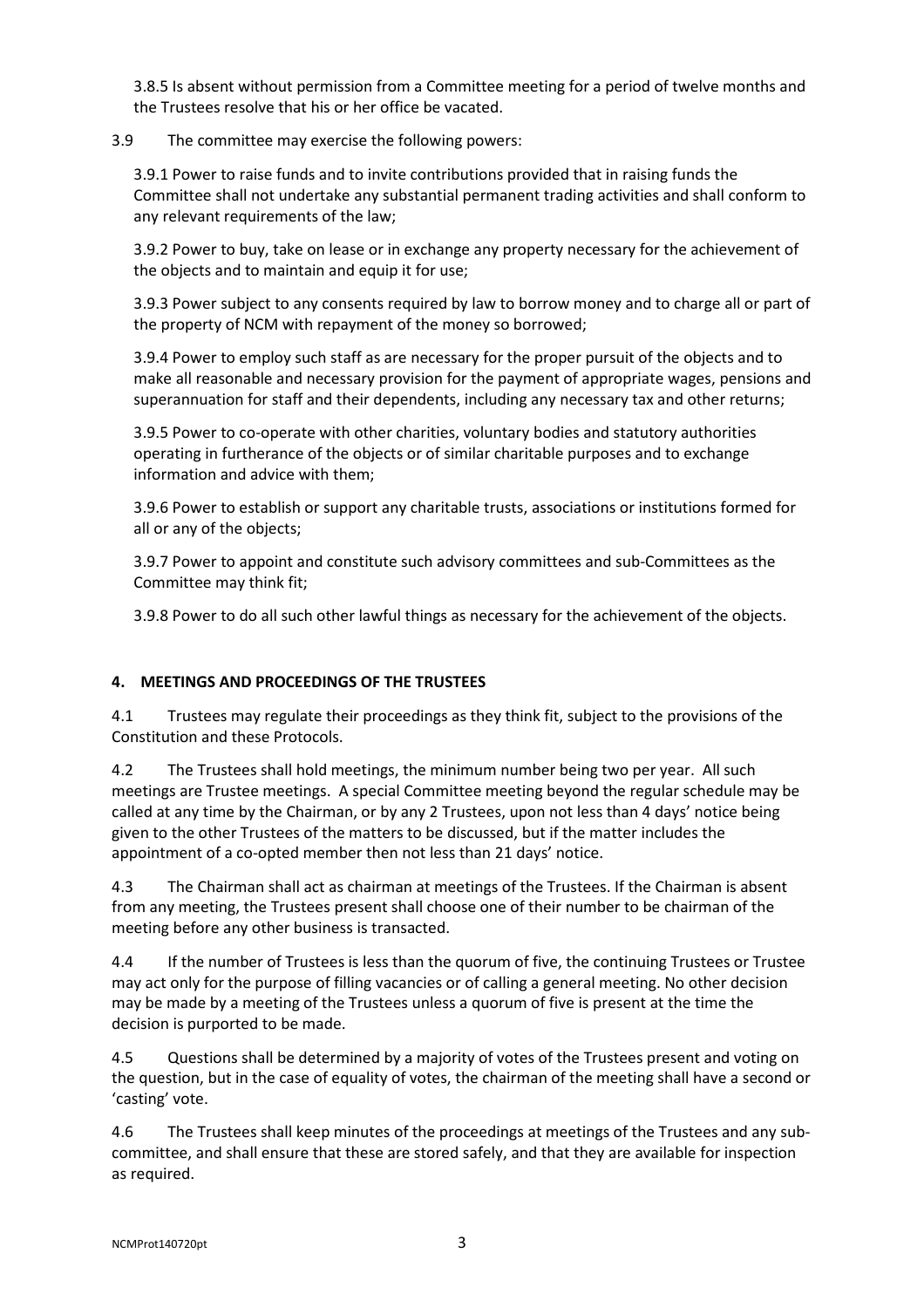4.7 Trustees, for the purpose of making any enquiry or supervising or performing any function or duty which, in the opinion of the Trustees, would be more conveniently undertaken or carried out by a sub-committee: provided that all acts and proceedings of any such sub-committee shall be fully and promptly reported to the Trustees. 4.7 The Trustees may appoint one or more sub-committees, consisting of three or more

4.8 she has in a proposed transaction or arrangement with NCM or in any transaction or arrangement entered into by NCM which has not been previously declared; 4.8 A Trustee must declare the nature and extent of any interest, direct or indirect, which he or

4.9 possible that a conflict will arise between his or her duty to act solely in the interests of NCM and any personal interest (including but not limited to any personal financial interest). A Trustee must absent himself or herself from any discussions of the Trustees in which it is

 $4.10$  must not vote or be counted as part of the quorum in any decision of the Trustees on the matter. 4.10 Any Trustee absenting himself or herself from any discussions in accordance with this clause

# 5. CONDUCT OF GENERAL MEETINGS

 $5.1$  within six months of the end of each financial year with fourteen days' notice given to all Members. The quorum is twelve members exclusive of the Committee. 5.1 As defined in article 4 of the Constitution an Annual General Meeting ("AGM") shall be held

 $5.2$  relevant legitimate purpose. Fourteen days' notice is required. Members are invited. The quorum is twelve, exclusive of the Committee. 5.2 A Special General Meeting ("SGM") may be called by a majority vote of the Trustees for any

 $5.3$ year. The Trustees shall present to each AGM the report and accounts of NCM for the preceding

year.<br>5.4 Nominations for election to the Committee must be made by members of NCM in writing. Should nominations exceed vacancies, an election shall be held.

 $5.5$ The Trustees may call a SGM at any time.

 $5.6$ At least 14 days' written notice of a SGM shall be given to all members.

5.7 tenth of the membership, whichever is the greater. Where NCM has less than 30 members, the Trustees must call a special general meeting if requested to do so in writing by at least five members. The request must state the nature of the business that is to be discussed. If the Trustees fail to hold the meeting within twenty-eight days of the request, the members may proceed to call a SGM but in doing so they must comply with the provisions of the Constitution and these Protocols. The Trustees must call a SGM if requested to do so in writing by at least ten members or one

5.8 exclusive of the Committee. No business shall be transacted at any general meeting unless the quorum of 12 is present

5.9 during a meeting a quorum ceases to be present, the meeting shall be adjourned to such time and place as the Trustees shall determine. If a quorum is not present within half an hour from the time appointed for the meeting; or

 $5.10$  of the re-convened meeting stating the date time and place and purpose of the meeting. The Trustees must re-convene the meeting and must give at least fourteen clear days' notice

 $5.11$  specified for the start of the meeting the members present at that time shall constitute the quorum. If no quorum is present at the re-convened meeting within fifteen minutes of the time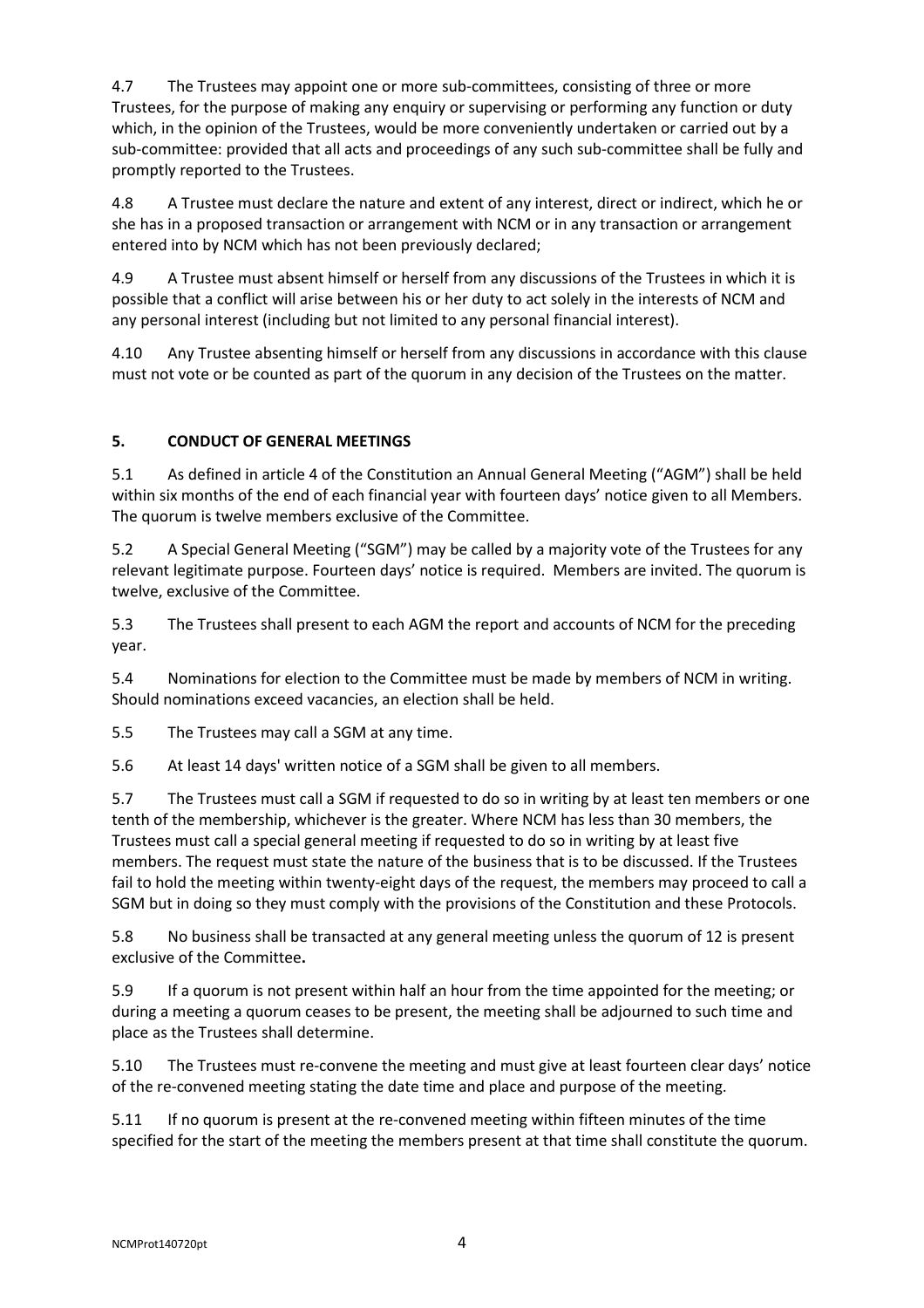$5.12$  of proceedings at every general meeting of the Society. The Secretary or other person specially appointed by the committee shall keep a full record

### 6. FINANCIAL PROCEDURES

### 6.1 General principles

 NCM requires good internal financial controls to protect its assets, and avoid theft, fraud, conflicts of interest and losses in general. NCM also needs to comply with charity law relating to finance. The controls in place need to be reviewed by the Committee annually to ensure they continue to meet requirements.

#### $6.2$ 6.2 Financial Duties of Trustees

position 6.2.1 Keep 'sufficient' accounting records to explain all transactions and show NCM's financial Treasurer

6.2.2 Prepare an annual report and statutory accounts meeting legal requirements Treasurer

Report 6.2.3 Ensure the reserves policy is reviewed annually and disclosed in the Trustees' Annual Treasurer

 Constitution and these Protocols 6.2.4 Ensure that the accounts are subjected to any external scrutiny required by law or by the Treasurer

| 6.2.5 Ensure the Trustees' Annual Report and accounts are approved at the AGM                                                                                | Chairman  |
|--------------------------------------------------------------------------------------------------------------------------------------------------------------|-----------|
| 6.2.6 Ensure that the Trustees' Annual Report, accounts and annual return are filed on time<br>with the Charities Commission where filing is required by law | Secretary |

 and accounts 6.2.7 Meet requests from the public for copies of NCM's most recent Trustees' annual report Secretary

6.2.8 Safeguard the assets of NCM and ensure proper application of resources Chairman

irregularities 6.2.9 Take steps for the prevention and detection of bribery, fraud, financial abuse and other Treasurer

irregularities<br>6.2.10 Ensure the appointment of independent financial examiners at the Secretary Annual General Meeting.

### 6.3 Finance Management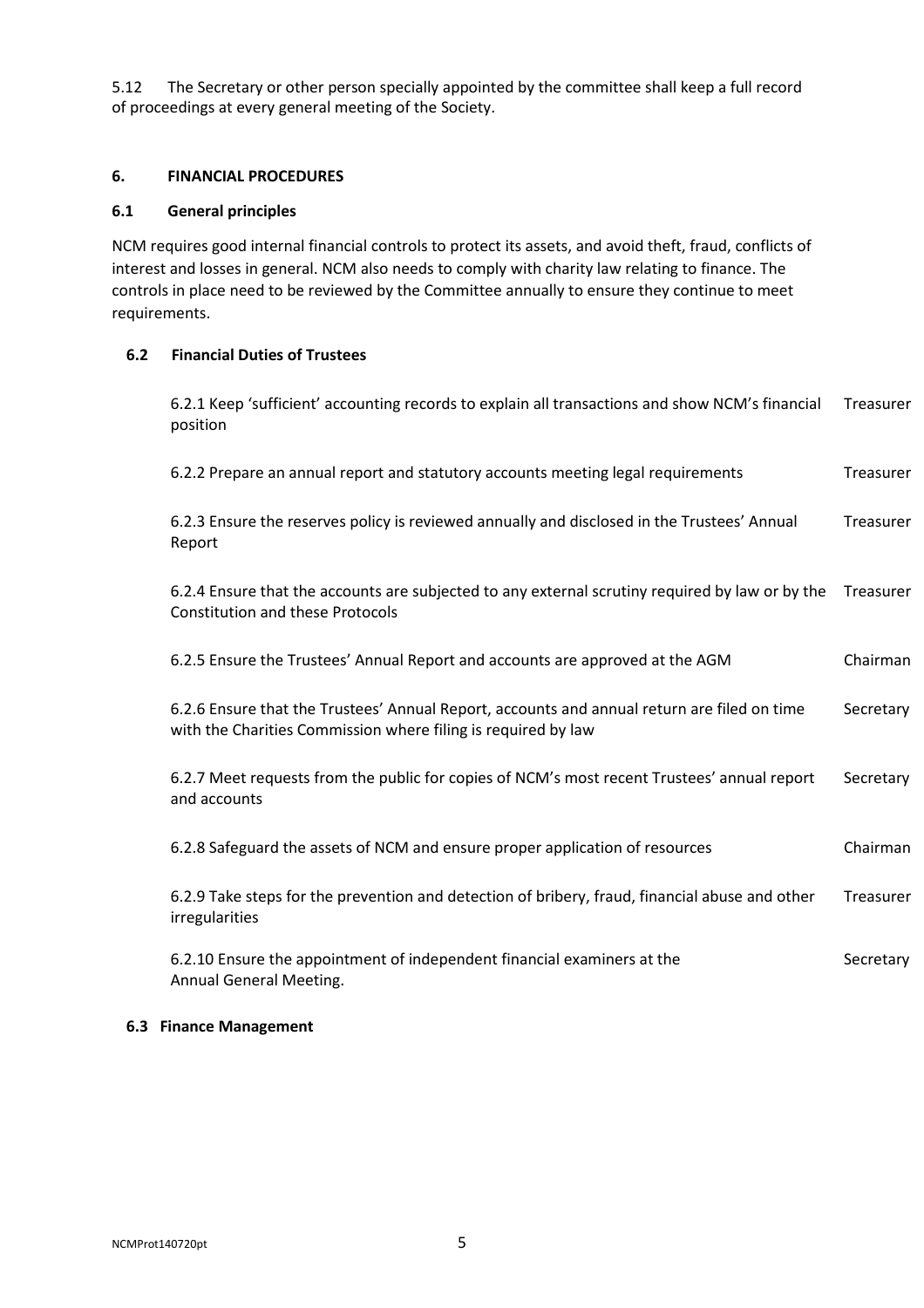end of March of the current season to ensure the future direction of NCM is reviewed. 6.3.1 A financial plan for the subsequent two or three seasons will be normally prepared by the Chairman

 6.3.2. A budget for the upcoming season will be prepared, normally by the end of March of the current season, to incorporate the costs of all pre-agreed contracts for musicians and hall hire etc, and ticket prices as agreed by the Committee, together with non-contracted items. This should be presented to, and approved by, the Committee. Treasurer

 6.3.3 Information will be provided at each committee meeting to review the financial progress of the season to allow the comparison of actual results with the budget/previous concerts, and provide explanations for differences Treasurer

### 6.4 Contract Approval

 6.4.1 Before negotiations with musicians begin for any particular Season, the total budget and general contractual terms will be agreed by the Committee. The Concert Administrator is then responsible for negotiating with musicians within that budget, and contracting with them on the agreed terms. Any budgetary variation or requested change in terms require authorisation by the Committee. The Concert Administrator will provide the Committee with a regular update on negotiations underway, budgetary outlook, and contracts signed

 6.4.2 A draft concert programme for the following season will be prepared and reviewed by the end of December of the current season, and the costs of the programme approved by the Committee. Individual contracts will be confirmed by the end of March at the latest. Administrat

 6.4.3 The general contractual terms for the Artistic Director, commissions, venues, paid staff, and any other item more than £1,000 will be agreed in advance by the Committee. Specific contracts or agreements in line within these terms, will be negotiated as follows: Concert Administrat

Concert

All Trustees

- for the Artistic Director by the Chair
- for venue and piano hire by the Concert Administrator
- for commissions by the Concert Administrator
- for educational musicians and services by the Education Secretary
- for marketing services by the Trustee responsible for Marketing
- for employment by the Trustee responsible for the Bar
- for accounting services by the Treasurer

 6.4.4 The following specific contracts or agreements will always be reviewed and approved by the Chair before issue or signature:

- All contracts, except musicians' contracts, above £1,000,
- All contracts which would exceed the amounts previously authorised

6.4.5 All contracts will be copied to the Chair on Signature

 6.4.6 Organisations receiving grants or donations must be checked for integrity to ensure the funds will be appropriately used. All Trustees

 6.4.7 The Trustees will consider and approve the ticket prices for the following season, to include membership fees, season ticket prices and prices for non- members for individual concerts, by February of the current season

### 6.5 Receipts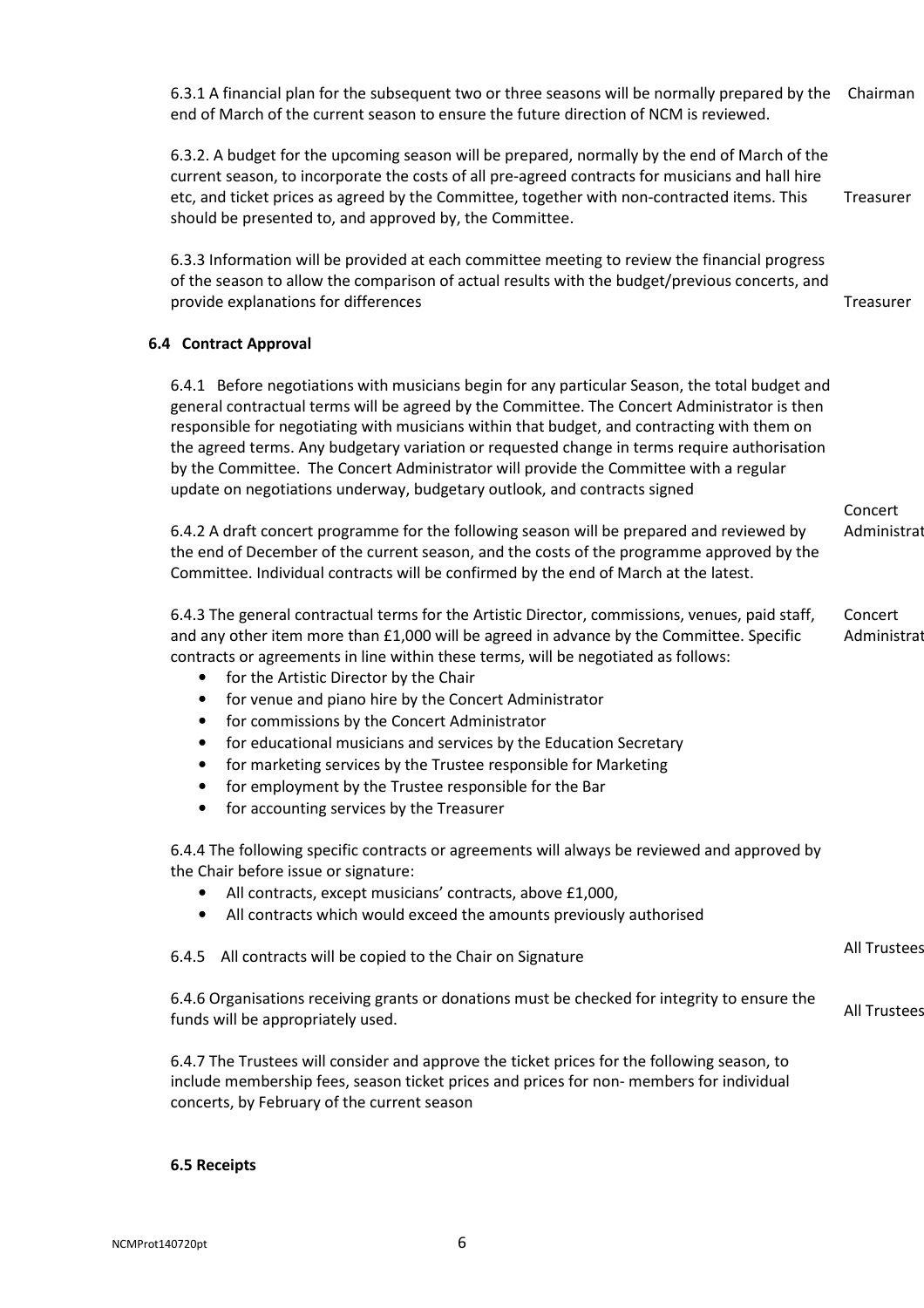Any Trustee responsible for collecting income must adhere to the following guidelines and ensure that Volunteers/staff also comply:

6.5.1 Cheques received in the post must be held securely until they can be banked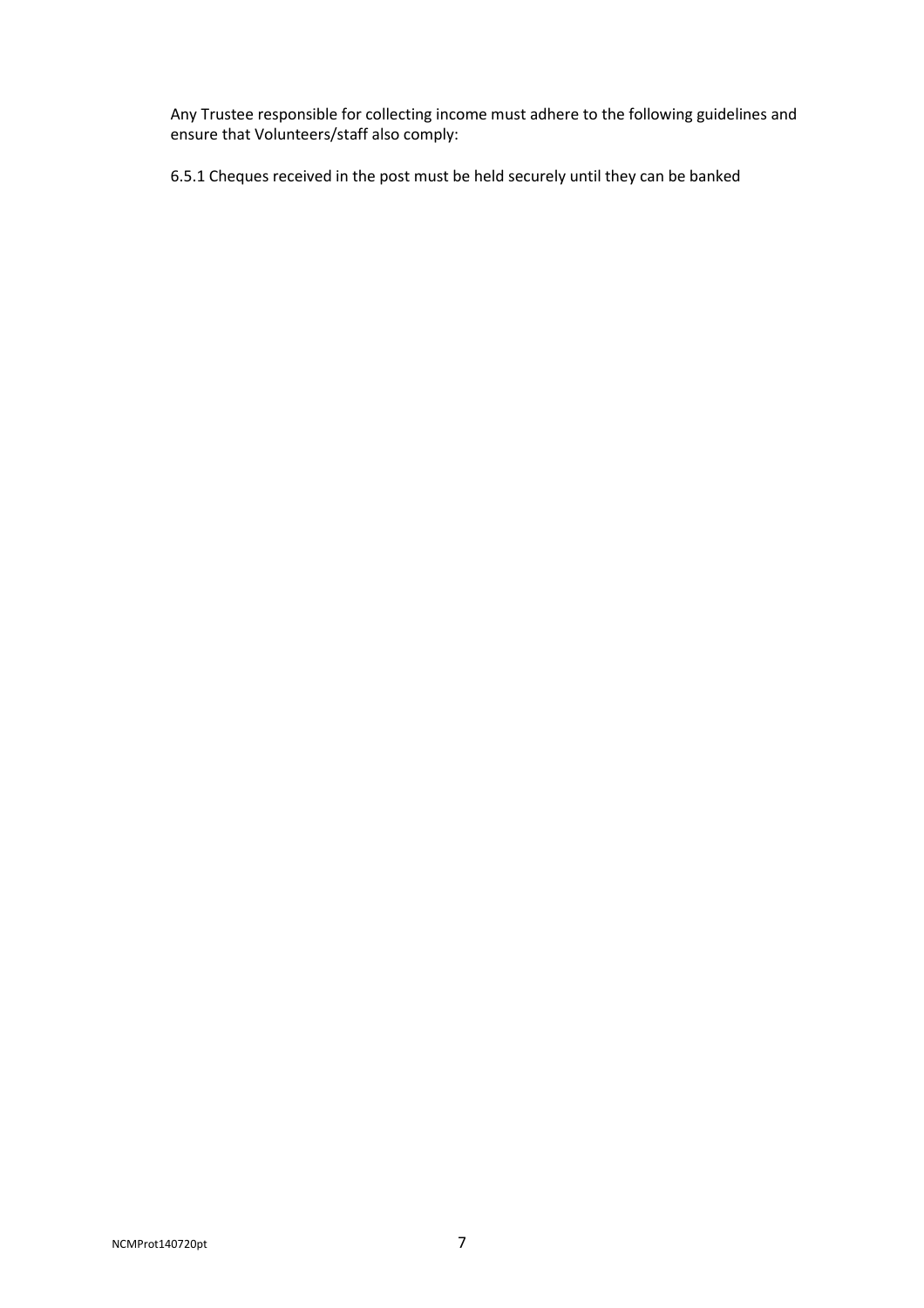| 6.5.2 The ticket desk and the bar should - be operated by two people to safeguard cash takings                                                                                                                                                                                                                                                                            | <b>All Trustees</b> |
|---------------------------------------------------------------------------------------------------------------------------------------------------------------------------------------------------------------------------------------------------------------------------------------------------------------------------------------------------------------------------|---------------------|
| 6.5.3 Cash boxes (currently 3 floats and cash held in the bar) should never be left unattended                                                                                                                                                                                                                                                                            | <b>All Trustees</b> |
| 6.5.4 All cash and cheques should be passed to the Treasurer or banked without undue delay.                                                                                                                                                                                                                                                                               | <b>All Trustees</b> |
| 6.5.5 Monies received should be banked (if not already done so) and recorded in the financial<br>records without delay                                                                                                                                                                                                                                                    | Treasurer           |
| 6.5.6 The number of tickets sold via agents, card payment devices or cash/cheques on the<br>desk must be reconciled with monies received.                                                                                                                                                                                                                                 | Treasurer           |
| 6.5.7 Gift Aid should be applied for annually                                                                                                                                                                                                                                                                                                                             | Treasurer           |
| <b>6.6 Payments</b>                                                                                                                                                                                                                                                                                                                                                       |                     |
| 6.6.1 Invoices for contracted items defined in 6.4 will be matched to the signed contract before Treasurer<br>payment. For ease of administration, the contract prices can be summarised for the whole<br>season and signed as agreed to the contracts by the Chairman                                                                                                    |                     |
| 6.6.2 Invoices for items not subject to a contract defined in 6.4 above, will be passed to the<br>Chairman for authorisation before being passed to the Treasurer for payment. They must be<br>legible and approved by the trustee incurring the expense as evidence that the goods/ services<br>have been received. Email approval and authorisation will be acceptable. | <b>All Trustees</b> |
| 6.6.3 Expense Claim Forms must be completed by any Trustee or volunteer wishing to reclaim<br>money paid for items purchased on behalf of NCM. Expense Claim Forms must be authorised<br>by the Chairman as approval that the expense is legitimate.                                                                                                                      | <b>All Trustees</b> |
| 6.6.4 Purchases of bar stock will normally be reclaimed through Expense Claims. For small<br>items such as milk, orange juice etc, purchased on the day, reimbursement can be made<br>through bar takings.                                                                                                                                                                | Treasurer           |
| 6.6.5 Bar staff wages will be paid from bar takings on the day of the concert                                                                                                                                                                                                                                                                                             | Treasurer           |
| 6.6.6 Expenses claims of under £50 can be reimbursed in cash on the day of the concert by<br>submitting an authorised Expense Claim Form to the Treasurer to be paid from the cash floats.                                                                                                                                                                                | Treasurer           |
| 6.6.7 All payments made should be promptly recorded in the accounting records                                                                                                                                                                                                                                                                                             | Treasurer           |

# 6.7 Banking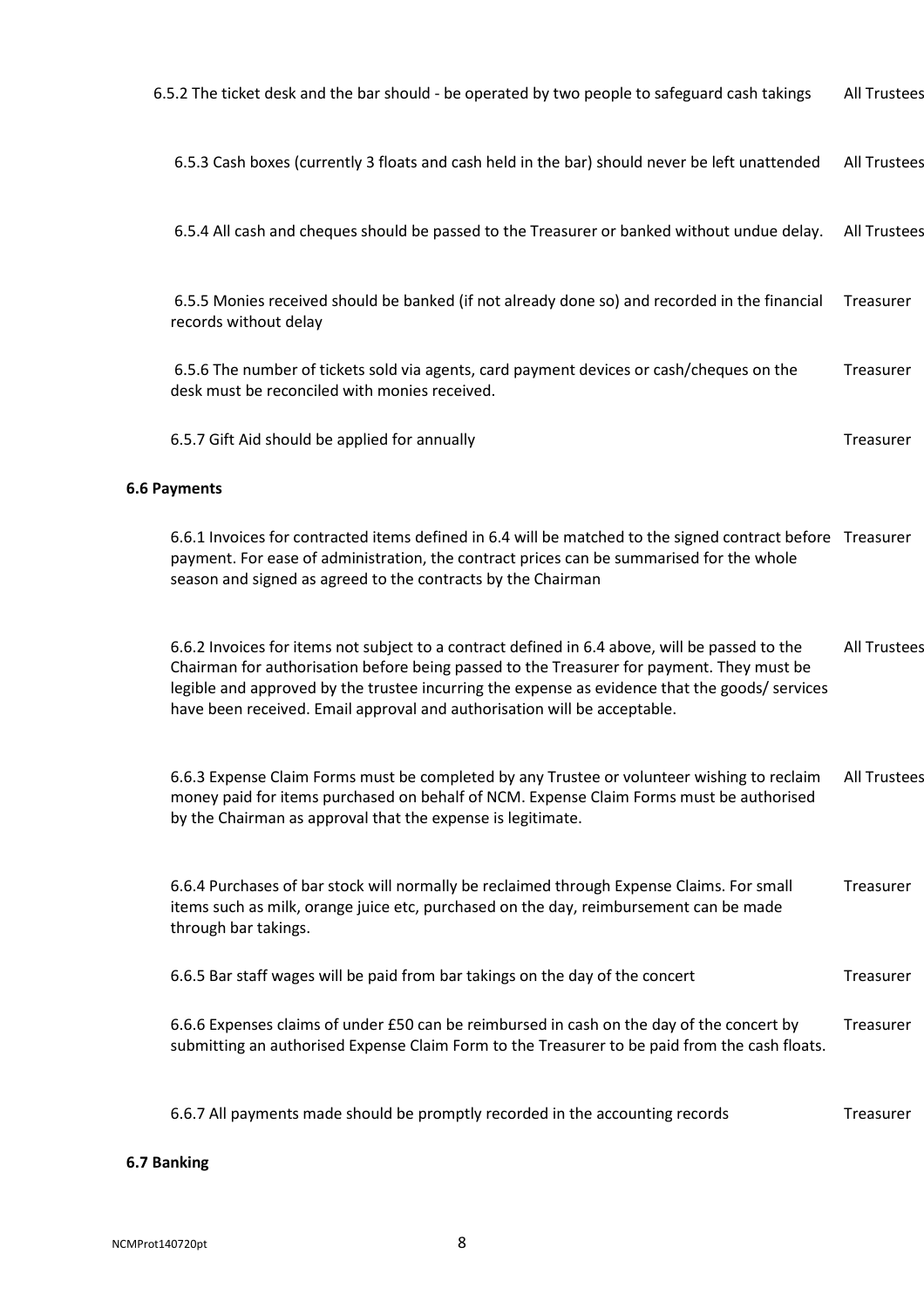| 6.7.1 Bank mandates should be reviewed annually or on change of Trustees involved.                                                                                               | Treasurer           |
|----------------------------------------------------------------------------------------------------------------------------------------------------------------------------------|---------------------|
| 6.7.2 Bank mandates should include at least three Trustees, normally including:<br>Chairman, Treasurer and at least one other Trustee                                            | Signatories         |
| 6.7.3 Two signatories (from the 3 available) are required for each cheque or BACS payment.<br>Usually payments are set up by the Treasurer and authorised by one other signatory | Signatories         |
| 6.7.4 Cash balances, bank balances and bank reconciliations will be independently checked<br>annually                                                                            | Treasurer           |
| 6.7.5 Cheque books must be held securely, and no blank cheques may ever be signed                                                                                                | <b>All Trustees</b> |
| 6.7.6 Ensure all equipment and passwords used for electronic banking are securely held                                                                                           | Treasurer           |

### 6.8 Wages and salaries

| 6.8.1 Each employee must have a written statement of employment particulars in accordance<br>with current legislation. | Trustee<br>responsible<br>for the Bar |
|------------------------------------------------------------------------------------------------------------------------|---------------------------------------|
| 6.8.2 Records required by HMRC and Pension scheme arrangements will be properly<br>maintained                          | Trustee<br>responsible<br>for the Bar |
| 6.8.3 Statutory deductions will be paid as required                                                                    | Treasurer                             |
| 6.8.4 Minimum wage legislation must be adhered to                                                                      | Trustee<br>responsible<br>for the Bar |

# 6.9 Investments

 ensuring that the risk to capital is minimal 6.9.1 Monies invested will be reviewed annually or as required, mindful of yields available and Treasurer

 committee as a whole 6.9.2 The opening or closure of bank / deposit / investment accounts will be authorised by the Treasurer

#### 7. **EQUALITY AND DIVERSITY POLICY**

 NCM is committed to encouraging equality and diversity and eliminating unlawful discrimination. The aim is for NCM to be open to all sections of society, and for each volunteer, concertgoer and employee to feel respected and welcomed. The organisation is also committed to avoiding unlawful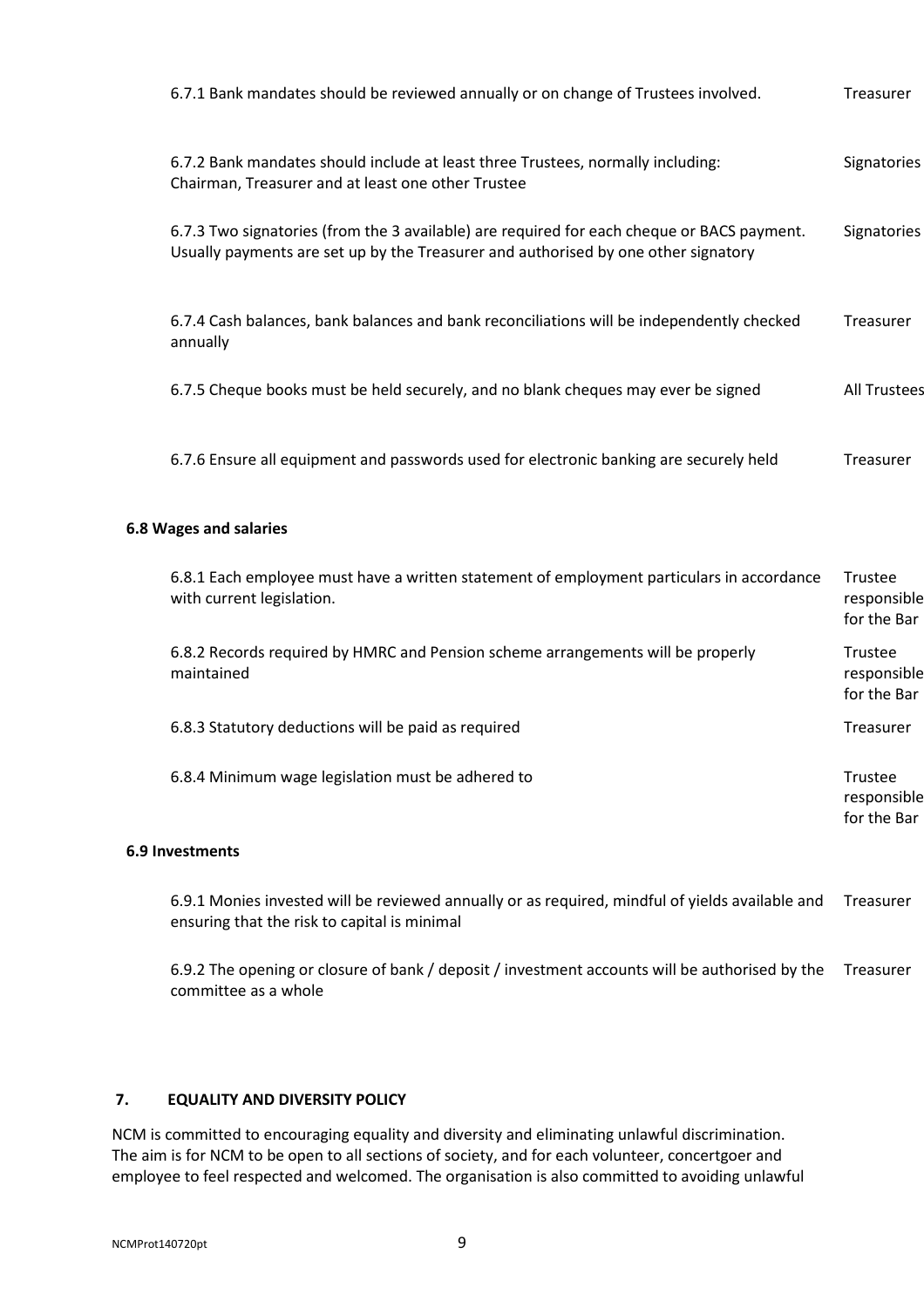discrimination of volunteers, musicians, concertgoers, employees, partners, or other members of the public.

#### $7.1$ The policy's purpose is to:

7.1.1 Provide equality, fairness and respect for all in our activity

 age, disability, gender, reassignment, marriage and civil partnership, pregnancy, and maternity, race (including colour, nationality, and ethnic or national origin), religion or belief, gender, and sexual 7.1.2 Avoid unlawful discrimination because of the Equality Act 2010 protected characteristics of orientation.

 7.1.3 Oppose and avoid all forms of unlawful discrimination for volunteers, musicians, concertgoers, employees, partners, or other members of the public. This includes:

- Access to concerts,
- Qualification for Membership,
- Qualification for Trusteeship
- The holding of any Office
- Terms and conditions of any employment
- Dealing with complaints or grievances

#### $7.2$ The Trustees commit to:

7.2.1 Encourage equality and diversity as they are good practice

 7.2.2 Create an operating environment free of bullying, harassment, victimisation and unlawful discrimination,

 7.2.3 Promote dignity and respect for all, and where individual differences are recognised and valued

 7.2.4 Take seriously complaints of bullying, harassment, victimisation and unlawful discrimination by employees, volunteers, concertgoers or any other member of the public in the course of the organisation's activities

 7.2.5 Recognise that sexual harassment may amount to a criminal matter, such as in sexual assault allegations. In addition, harassment under the Protection from Harassment Act 1997 which is not limited to circumstances where harassment relates to a protected characteristic - is a criminal offence

 7.2.6 Review practices and procedures when necessary to ensure fairness, and also update them and the policy to take account of changes in the law

 7.2.7 All volunteers and staff should understand they, as well as the Trustees, can be held liable for acts of bullying, harassment, victimisation and unlawful discrimination, against volunteers, musicians, concertgoers, employees, partners, or other members of the public

#### 8. 8. SAFEGUARDING POLICY

 $8.1$  committed to ensuring safeguarding practice reflects statutory responsibilities, government guidance and complies with best practice NCM acknowledges the duty of care to safeguard and promote the welfare of children and is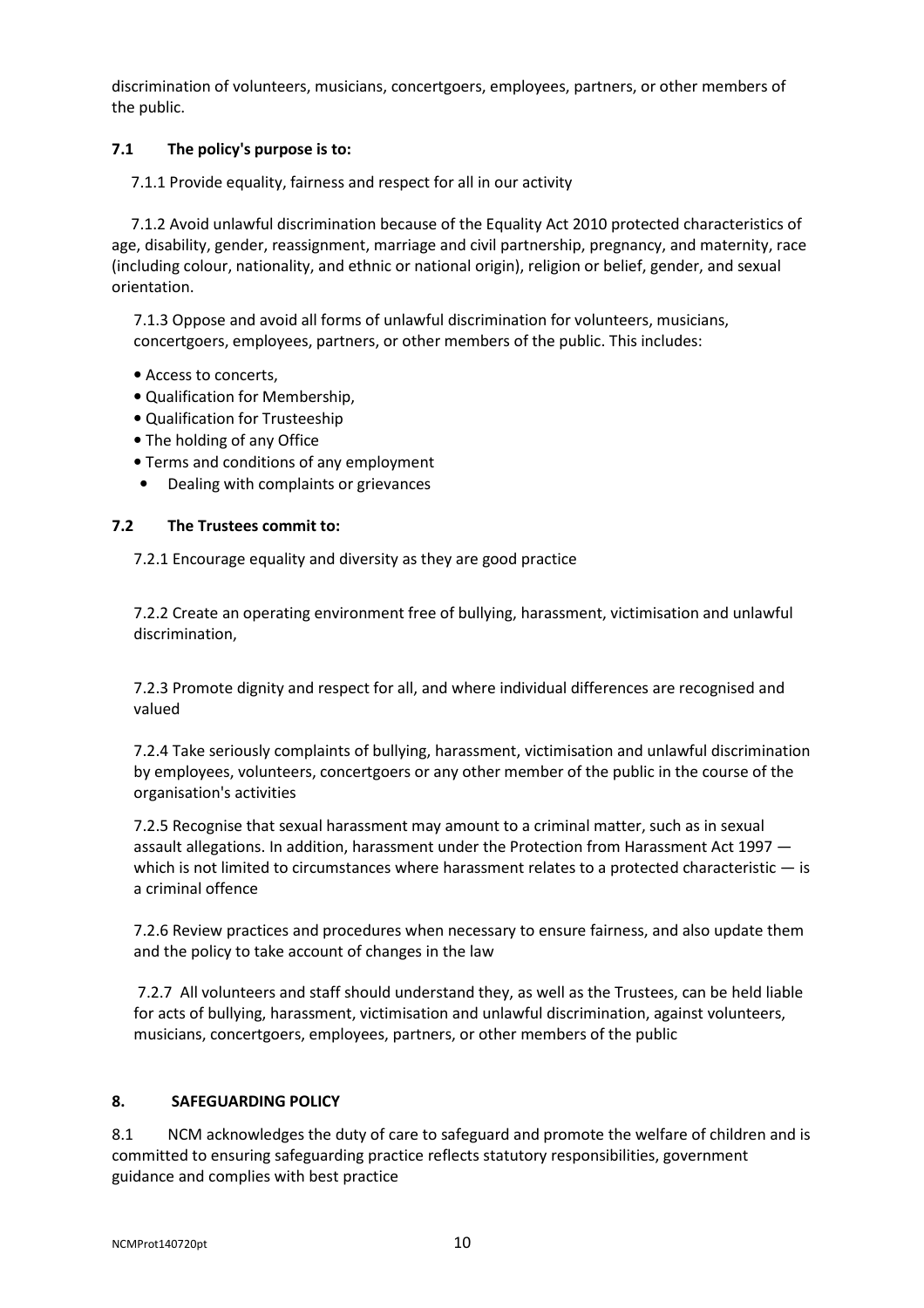$8.2$  circumstances. It aims to ensure that regardless of age, gender, religion or beliefs, ethnicity, disability, sexual orientation or socio-economic background, all children have a positive and enjoyable experience of NCM in a safe environment, and are protected from abuse whilst participating in concerts, educational workshops, or other activity The policy recognises that the welfare and interests of children are paramount in all

8.3 those from ethnic minority communities, can be particularly vulnerable to abuse and accepts the responsibility to take reasonable and appropriate steps to ensure their welfare. NCM acknowledges that some children, including disabled children and young people or

8.4 an appropriate person such as a parent or teacher or other individual who has been appropriately vetted by the Disclosure and Barring Service. Access will not be granted unless such an appropriate person is present. The responsibility for children including disabled children that attend its events will lie with

8.5 As part of our safeguarding policy NCM will:

8.5.1 Promote and prioritise the safety and wellbeing of children and young people

 8.5.2 Ensure everyone understands their roles and responsibilities in respect of safeguarding and is provided as appropriate with opportunities to recognise, identify and respond to signs of abuse, neglect and other safeguarding concerns relating to children and young people

 8.5.3 Ensure appropriate action is taken in the event of incidents/concerns of abuse and support provided to the individual/s who raise or disclose the concern

 8.5.4 Ensure that confidential, detailed and accurate records of all safeguarding concerns are maintained and securely stored

8.6 responsibility for ensuring appropriate adherence to this Policy at events managed by NCM, or for ensuring adherence to the relevant site-specific Policies at other events such as at School The Education Co-ordinator of NCM will be designated Child Protection Officer with workshops.

# 9. COMPLAINT HANDLING POLICY

 NCM views complaints as an opportunity to learn and improve for the future, as well as a chance to put things right for the person who has made the complaint.

 $9.1$ NCM's policy is:

> 9.1.1 To provide a fair complaints procedure which is clear and easy to use for anyone wishing to make a complaint

> 9.1.2 To make sure the Trustees view complaints as an opportunity to learn and improve for the future, as well as a chance to put things right for the person that has made the complaint.

9.1.3 To make sure the Trustees know what to do if a complaint is received

9.1.4 To make sure all complaints are investigated fairly and in a timely way

 9.1.5 To make sure that complaints are, wherever possible, resolved and that relationships are repaired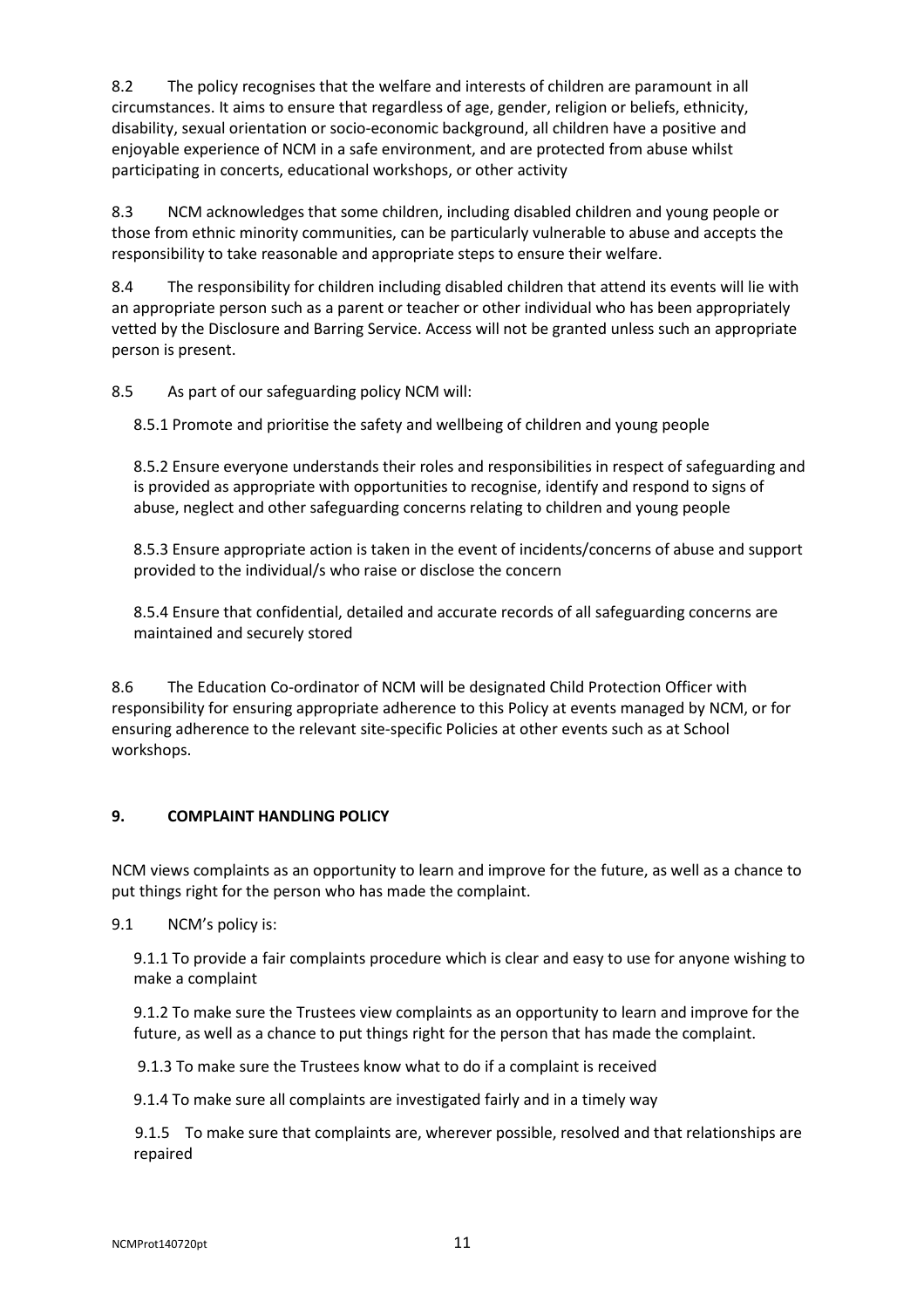### 9.1.6 To gather information which helps us to improve what we do

### 9.2 Definition of a Complaint

A complaint is any expression of dissatisfaction, whether justified or not, about any aspect of NCM

#### $9.3$ 9.3 Where Complaints Come From

 Complaints may come from concertgoers, volunteers, musicians or any other member of the public. A complaint can be received verbally, by phone, by email or in writing.

### 9.4 Confidentiality

 All complaint information will be handled sensitively, telling only those who need to know and following any relevant data protection requirements.

### 9.5 Responsibility

 Overall responsibility for this policy and its implementation lies with the Trustees. Any person receiving a complaint should pass that complaint to a Trustee.

# 10. VOLUNTEER POLICY

 $10.1$  that volunteers will be welcomed to NCM. It also outlines that all volunteers will be treated in a fair and consistent way. It should also help NCM volunteers understand what support is available to them and what they can expect. Purpose of the volunteer policy. The volunteer policy has been created to show and ensure

 $10.2$  whilst having fun and meeting like-minded people. By volunteering for NCM a Volunteer will be making a positive contribution to the promotion of chamber music. Volunteers are vital to our work. The vision for volunteering. Volunteering is a great way to share enthusiasm, skills and ideas

 $10.3$  volunteers ranging from Trusteeship through assistance at concerts administrative and other tasks. It does not matter how much the volunteer already knows, as there will be opportunities to learn, and NCM has roles to suit every level of expertise. A Trustee will give the volunteer any relevant orientation and training, and the Trustees aim to generate a friendly environment in which all volunteers collaborate and help one another when necessary The role of volunteers and the environment. NCM has a range of opportunities for

 10.4 Insurance, health and safety, accidents and risk assessment. NCM has a valid insurance policy which covers volunteers for public liability. A volunteer should familiarize him/herself with the Health and Safety Policy. NCM has clear procedures for accidents and emergencies.

 10.5 Resolving problems. NCM hopes that volunteers will have a very enjoyable experience volunteering with it. However if a particular role as a volunteer does not meet with expectations or with the commitments NCM has made, the volunteer should talk to any Trustee.

 10.6 Confidentiality. NCM expects all volunteers to keep information about NCM, its Members and audiences confidential. This includes use of social media and contact with the-press.

#### $11.$ DATA PROTECTION POLICY

#### $11.1$ **General Issues**

### 11.1.1 General Issues

 NCM has adopted and will comply with the provisions of the Data Protection Act 1998 ("the Act") and General Data Protection Regulation 2018 ("the Regulation") or any amendment thereof. The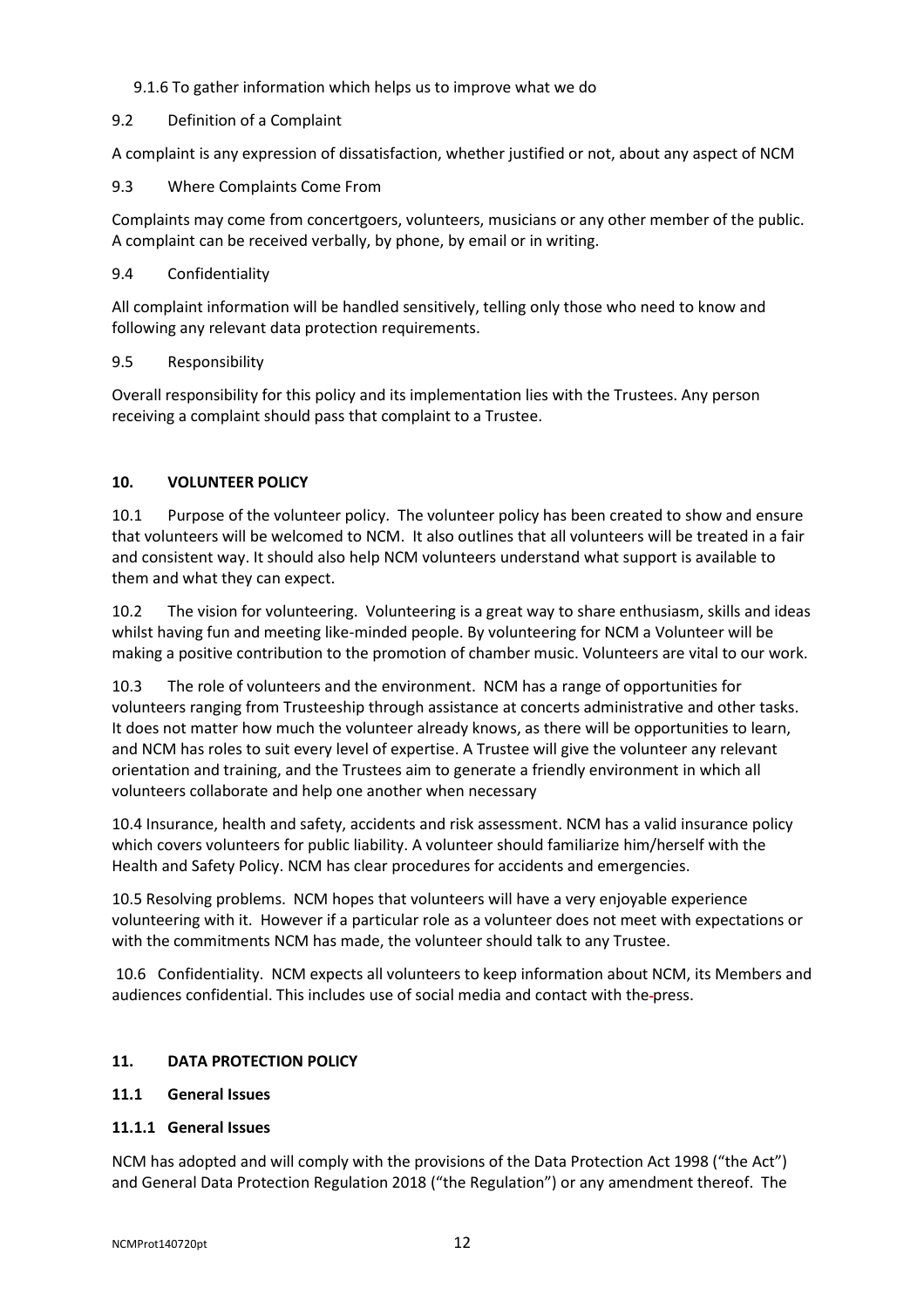Regulations strengthens the rules around personal data, places a duty on NCM to be more accountable and transparent and gives the members and others greater control over their personal data.

## 11.1.2 Personal Data

 Anyone providing NCM with their personal information, that is their name, address, telephone number and email address and, where appropriate, their bank details should be aware that this information is held on the NCM database by the Membership Secretary for the time being who is deemed to be the Controller and Processor for the purposes of the Regulation. Trustees other than the Membership Secretary may only gain access to this information for specific purposes, where appropriate and necessary. Members' and Season Ticket Holders' data will be shared with NCM's online ticketing provider to allow it to take advantage of priority booking and discounted tickets. Email addresses on the NCM database will be shared with NCM's online marketing platform for newsletter mailing. All newsletters include an "Unsubscribe" link that allows subscribers to remove themselves from the emailing list. Anyone providing personal data has the right to request that it is erased in whole or in part from the NCM database and may exercise this right by emailing the Membership Secretary at membership@norwichchambermusic.org.uk. Data held by NCM's online ticketing provider and marketing platform are governed by their respective data protection policies.

### 11.1.3 Controller and Processor

 The Membership Secretary shall be responsible for registering with the Information Commissioner's Office.

#### $11.2$ Data Protection Principles

 To meet the requirements of the Act and the Regulation, NCM fully endorses the eight principles stated therein, and all Trustees must adhere to them at all times.

These principles are as follows.

 11.2.1 Personal data shall be processed fairly and lawfully and, in particular, shall not be processed unless specific conditions are met

 11.2.2 Personal data shall be obtained only for one or more specified and lawful purposes, and shall not be further processed in any manner incompatible with that purpose or those purposes

 11.2.3 Personal data shall be adequate, relevant and not excessive in relation to the purpose or purposes for which they are processed

11.2.4 Personal data shall be accurate and, where necessary, kept up to date

 11.2.5 Personal data processed for any purpose or purposes shall not be kept for longer than is necessary for that purpose or those purposes

 11.2.6 Personal data shall be processed in accordance with the rights of data subjects under the Act and the Regulation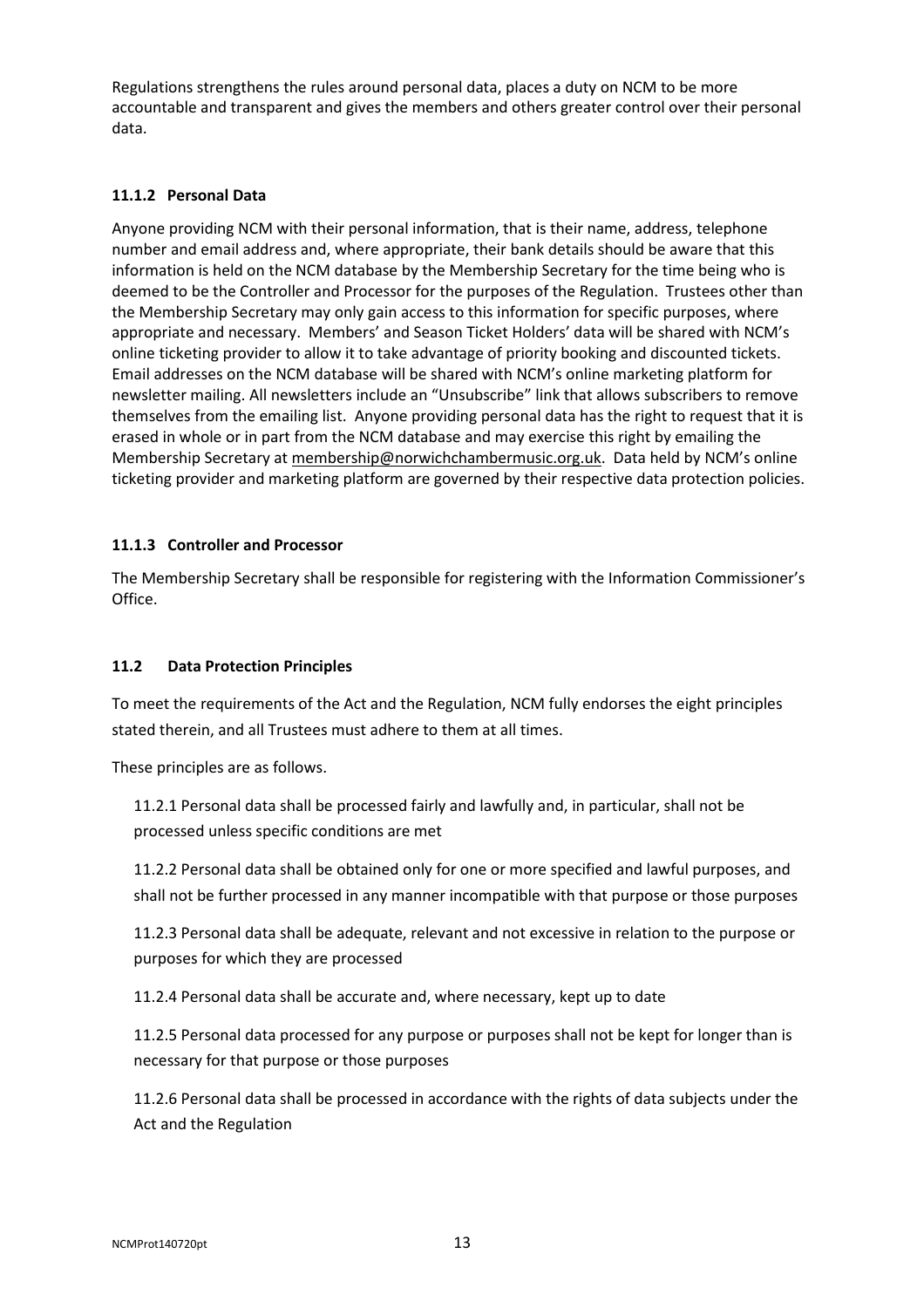11.2.7 Appropriate technical and organizational measures shall be taken against unauthorized or unlawful processing of personal data and against accidental loss or destruction of, or damage to, personal data

 11.2.8 Personal data shall not be transferred to any country or territory unless that country or territory ensures an adequate level of protection for the rights and freedom of data subjects in relation to the processing of personal data

#### 11.3 NCM's Commitment to the Data Protection Principles

NCM will do the following to comply with the principles.

11.3.1 Observe fully the conditions regarding the fair collection and use of information

11.3.2 Meet its legal obligations to specify the purposes for which information is used

 11.3.3 Collect and process appropriate information, and only to the extent that it is needed to fulfil operational needs or to comply with any legal requirements

11.3.4 Ensure the quality of information used

 11.3.5 Apply checks on the time that information is held to ensure that it is erased at the appropriate time

 11.3.6 Ensure that the rights of people about whom we hold information are able to be exercised fully under the Act and the Regulation including

– the right to be informed that processing is being undertaken

– the right of access to their personal information

– the right to correct, rectify, block or erase information that is regarded as wrong

 11.3.7 Take appropriate technical and organizational security measures to safeguard personal information

11.3.8 Ensure that personal information is not transferred abroad without suitable safeguards

#### 11.4 11.4 NCM's Measures to Achieve its Commitment to Data Protection

NCM will adhere to the principles of the Act and the Regulation by ensuring the following.

11.4.1 The Membership Secretary has specific responsibility for data protection in NCM.

11.4.2 Everyone in NCM managing and handling personal information is trained appropriately

11.4.3 Everyone in NCM managing and handling personal information is supervised appropriately

 11.4.4 Anyone in NCM who does not normally handle personal information knows what to do if the occasion arises

 11.4.5 Subject access requests and queries about personal information are dealt with promptly and courteously

 11.4.6 Policy and guidelines on handling personal information are published, and are clear and up to date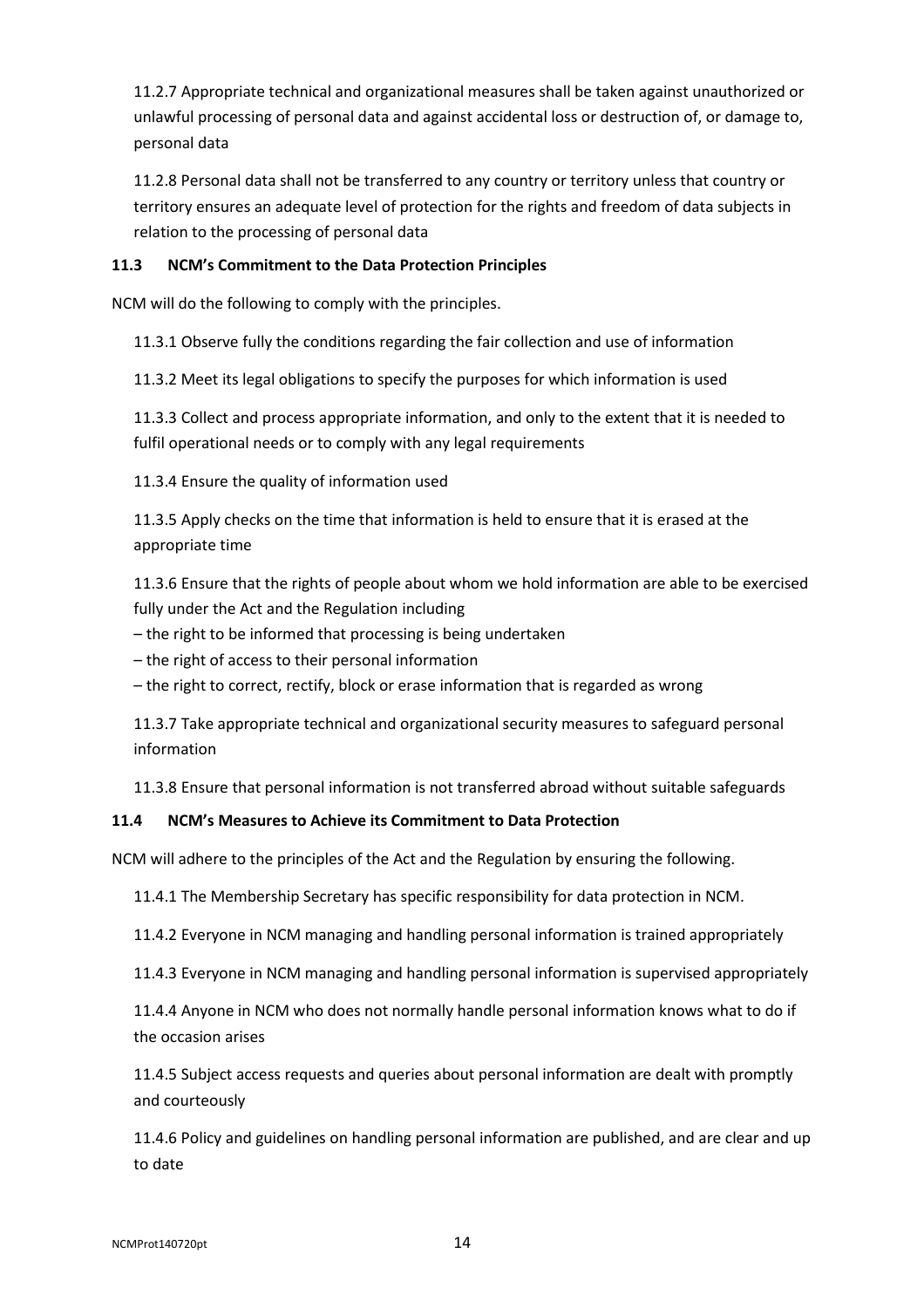11.4.7 The Membership Secretary shall ensure reviews are undertaken of the way personal information is managed and handled in NCM

11.4.8 Regular assessments are made of NCM's compliance with the Act and the Regulation

 11.4.9 Incidents involving breaches of this policy are recorded and analysed, and disciplinary action taken if appropriate

 11.4.10 The Membership Secretary shall ensure that NMC is registered with the Information Commissioner's Office and ensure that all contacts have positively consented to NCM being in communication with them.

### $12.$ **HEALTH AND SAFETY POLICY**

### 12.1 Goals

This policy:

12.1.1 Shows the commitment of NCM to health and safety

 12.1.2 Aims to remove or reduce the risks to the health, safety and welfare of all workers, contractors and visitors, and anyone else who may be affected by our business operations

12.1.3 Aims to ensure all work activities are done safely.

#### $12.2$ The Trustees will provide and maintain as far as possible:

# 12.2.1 A safe environment

 12.2 2 Information, instruction, training and supervision that is reasonably necessary to ensure that all Trustees, volunteers, employees and concertgoers avoid injury and risks to health.

- 12.2.3 A commitment to consult and co-operate in all matters relating to health and safety.
- 12.2.4 A commitment continually to improve our safety performance.

#### $12.3$ Each Trustee, volunteer and employee has an obligation to:

 12.3.1 Comply with safe work practices, with the intent of avoiding injury to themselves and others and damage to plant and equipment

- 12.3.2 Take reasonable care of the health and safety of themselves and others
- 12.3.3 Wear personal protective equipment and clothing where necessary
- 12.3.4 Comply with any direction given by venue management for health and safety
- 12.3.5 Not misuse or interfere with anything provided for health and safety

 12.3.6 Report all accidents and incidents on the job immediately to the Chairman, no matter how trivial

12.3.7 Report all known or observed hazards

 12.4 When operating at the John Innes Centre, a Trustee will normally be in attendance, and will receive the designated health and safety briefing from John Innes Centre management. Every Trustee, volunteer and employee should know where the first-aid kit is located, and have a copy of the emergency evacuation procedures.